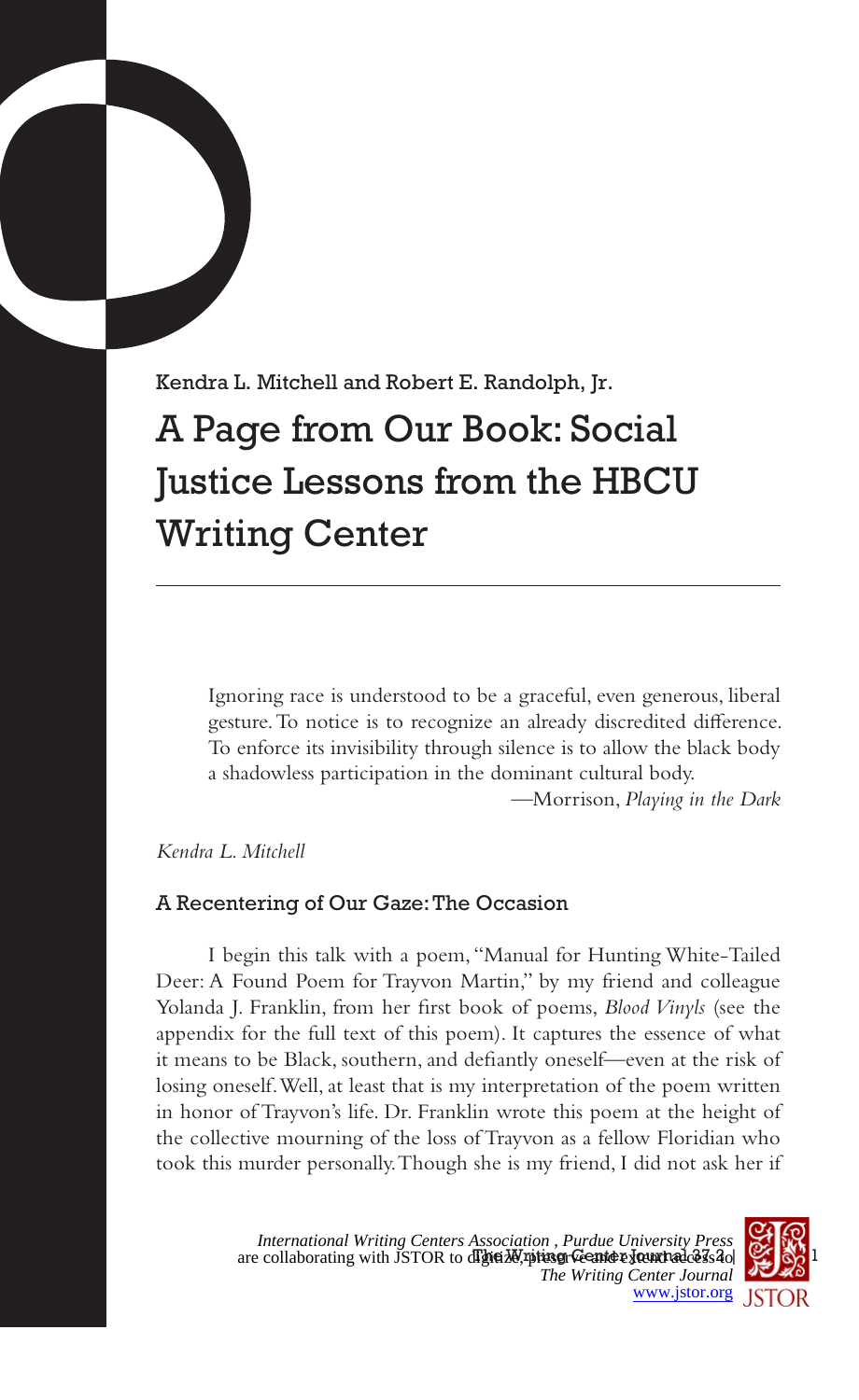she knew Trayvon for fear of the likelihood that she had taught him or his brother during her career as a secondary educator. If I really think about it, though, we teach Trayvons. Black young men striding through society carefree during hunting seasons. Earlier this year, some of our Black students at Florida Agricultural and Mechanical University, affectionately known as FAMU (pronounced fam-you) in Tallahassee were threatened by a white man with a gun in a student-housing facility he did not own. They were invited. He was hunting. Fortunately, these Black students lived to tell the story of how their bodies were an act of defiance to this older white male's entitlement to public space. To life. Their vocalizing this injustice was an act of involuntary social justice. You see, black skin places a demand of social justice on Black people at a high price. For us, it becomes more than a curriculum: it is a matter of life and death.

I am careful not to homogenize Black colleges because they are no more monolithic than Black people, or any people for that matter. Although they are similar to predominantly white institutions in many ways, their historical traditions and their levels and types of support make them distinct. Michelle J. Nealy (2009) uses this metaphor to compare HBCUs and historically white institutions: "When traditionally white institutions catch a cold, HBCUs catch pneumonia" (p. 18). Antoine Garibaldi argued that, like many other institutions of higher learning, "Black colleges reflect the diversity that is so characteristic of the United States' postsecondary education system" (as cited in Brown and Freeman, 2004, p. xii). This constant comparison of HBCUs to traditionally white institutions, the latter representing the superior model, reinforces stereotypes of inadequacy in the former.

*Editors' Note*: A version of this keynote was delivered at the International Writing Centers Association conference in Atlanta, Georgia, on October 11, 2018. The IWCA call for papers characterized the 2018 conference theme, "The Citizen Center," in the following way: "Thus, we invite you to join us in Atlanta, Georgia, a city with a rich civil rights history, to reflect on how writing center professionals can engage in active citizenship and social justice work and to wonder with us: how might writing center professionals reframe our work through a lens of active \*center\*ship? How might we actively engage the calls to action that Grimm and others have placed before us? What are we doing in our tutoring sessions, our mission statements, our tutor education, and our campus impact work that demonstrates our active citizenship? What is the role of writing centers regarding social justice work? Our 2018 conference is a timely opportunity to come together to critically examine what we are already doing well and how we can do better."

*Authors' Note*: The authors wish to present this keynote as a conversation, one that represents our numerous conversations via phone and email. Thus, we preserved the polyvocality of our address and leaned into our shared folk tradition of call and response.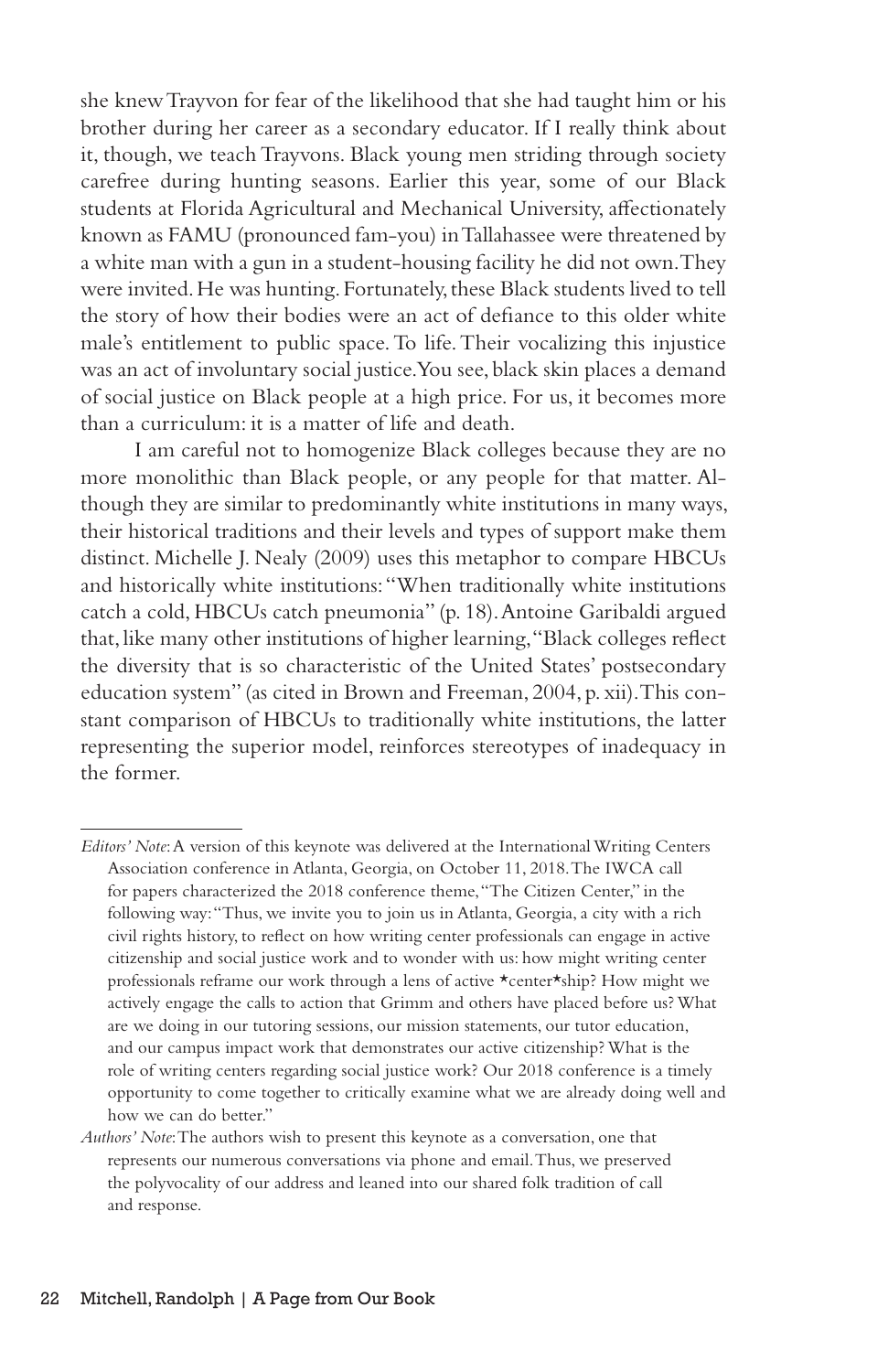Given this context, I recognize the exigence of this IWCA conference's theme and its intersection with writing center studies since my dissertation redresses the social injustices embedded in the many ways Black people do language. As we planned, we both recognized the sincerity of the call, and yet we both shared a common response: Haven't we said this before? What have we done about it? This is not a critique of the coordinators or the team because no one group of people could do what needs to be done, but we aim to interrogate the blind spots of theory where we are able to comfortably say we don't do social justice while knowing there is not equal representation in our field of writing studies.

At once I recognize the exigence of this conference and its intersections with the work we do, not just in the classroom but also in the writing center when I reflect on my dissertation research, *Language in the Center*; a closer examination of those interstices leads me to ask: Do you know where your closest HBCU is in your respective cities? And if you do, do you know who directs the writing center there? And if you do, when was the last time you collaborated with that person? These are the questions that help us critique what we mean when we say *social justice*. Said differently, for HBCUs, social justice has always meant social activism, and it requires our moving our gaze beyond those who uphold our comfortable narratives because as Chiminanda Adichie (2009) has told us, we must challenge the notion of a single narrative. Our responses prove the ineffectiveness of sincere queries of social justice without systemic changes in the way we practice ethical writing center studies in our institutions. Social justice, then, requires social action, and we encourage you to use the awkward conversations as a mobilizing tool. Take notes. Whom have you been omitting from your conversations? Recentering the gaze of writing center studies from predominantly white institutions—and by extension, whiteness—towards HBCUs, tribal colleges, and Hispanic-serving institutions is one solution. In other words, issues concerning diversity in writing center scholarship have and continue to be explored in university settings where the demographic has shifted to include more marginalized races, but none of them include historically Black colleges or universities. And while we cannot speak for all these groups—we dare not suggest we speak for all HBCUs—we will point us towards the agentic power of learning from marginalized institutions such as HBCUs.

We offer you a sense from our experiences in these spaces to be coupled with our good intentions in hopes to move the field closer to being the sustainable change agent we hope it will be. Now I turn the page to Robert.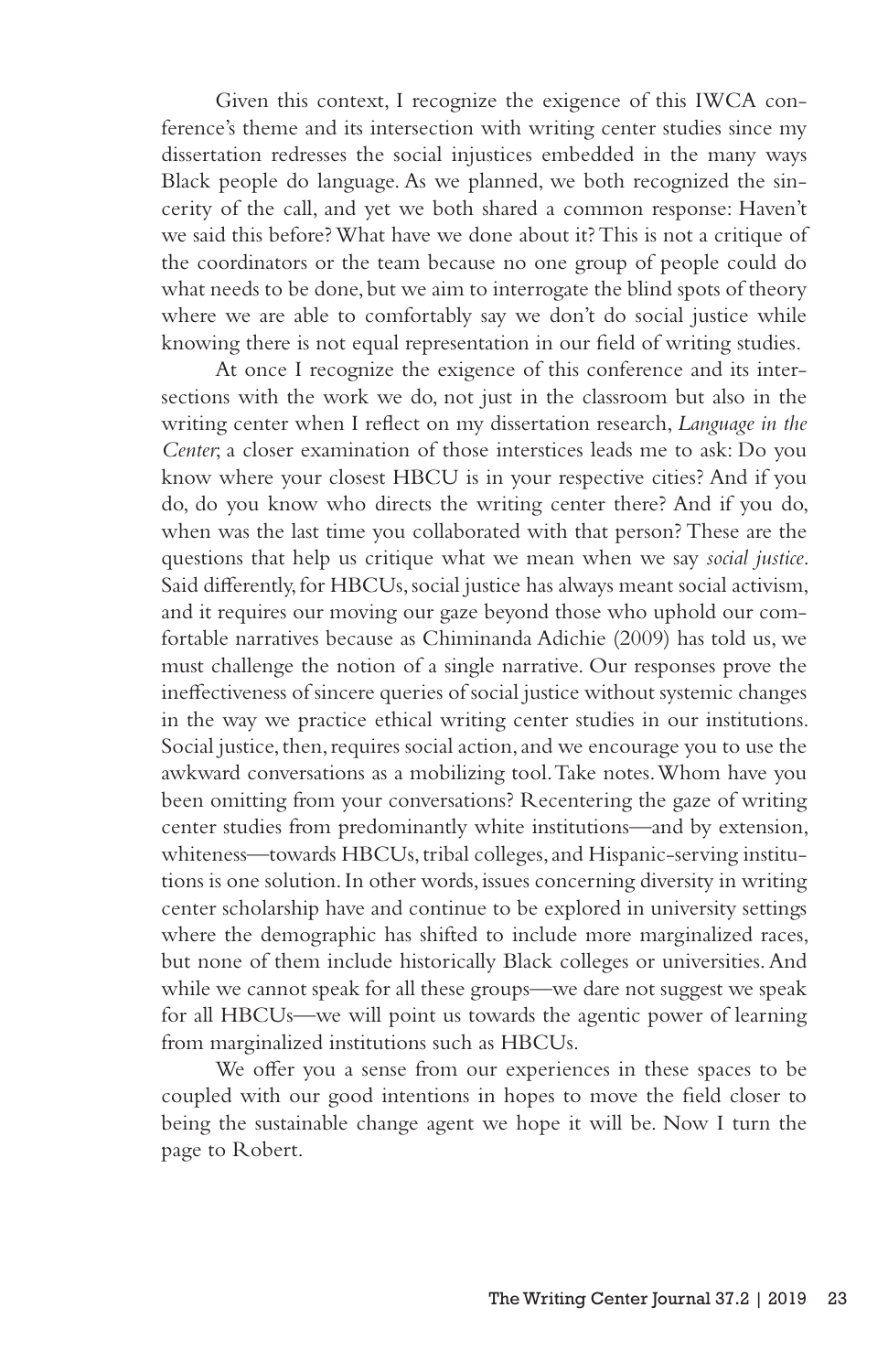#### What, Then, Is a Citizen?: An Invitation

What is a citizen? For me, this is an inherited question, one that echoes within, between, and beyond the interpolating words of Phillis Wheatley and Lucy Terry, or the fiery jeremiads of James Baldwin, or even the magnanimous speeches of Barack Obama. I wish to begin with this simple, yet generous, question because I want to establish a common ground, a center from which to begin. And your answer to my question (what or who is a citizen?), depends upon your vantage point; it depends on the particular democratic vista on which you stand. Perhaps it even depends upon your orientation, your social mobility (or lack thereof), the continuation of a bloodline, or even intergenerational privilege. When I read the call for this year's conference, I was immediately struck by the word "citizen." As I encountered the word again and again, it began to reverberate in several directions.

I begin with the etymology of the word (etymology is one of my favorite pastimes—I'm a nerd, I know). *Citizen* comes from an Anglo-French word *denizen* and means a person who dwells within a country, as opposed to *foreigners* who dwell outside its limits (Citizen, 1989). Thus, *citizen* connotes a type of freedom in a space or place. But what happens when you wonder beyond the limits of the city or country, or rather you are born just beyond the limits—on the margins? By definition, a citizen occupies the center, the mainstream as it were. For the moment, let us bracket this supposition about the center and the margin, or that *citizen* approximates a type of corporeal and spatial schema.

I also thought about how we bandy that word around without any consideration of privilege and about bell hooks (2003), who talks about how a citizen might operate within our "culture of imperialist white-supremacist capitalist patriarchy" and its attending gaze (p. ix). Whom we identify as belonging to our society and who gets to decide haunt the pages of Claudia Rankine's (2014) genre-bending collection *Citizen: An American Lyric*. Specifically, there is a prose poem that takes up the national obsession with the limitations and ethics of connoting a citizen. The poem is rife with possibility, inheritance, and kinship. On one page, it reads, "In Memory of Jordan Russell Davis/In Memory of Eric Garner/In Memory John Crawford/ In Memory Michael Brown/In Memory . . ." On the opposite page, Rankine writes, "Because white men can't/police their imagination/black men are dying" (pp. 134–135). Through the typography and form of the poem, Rankine performs a type of labor we often valorize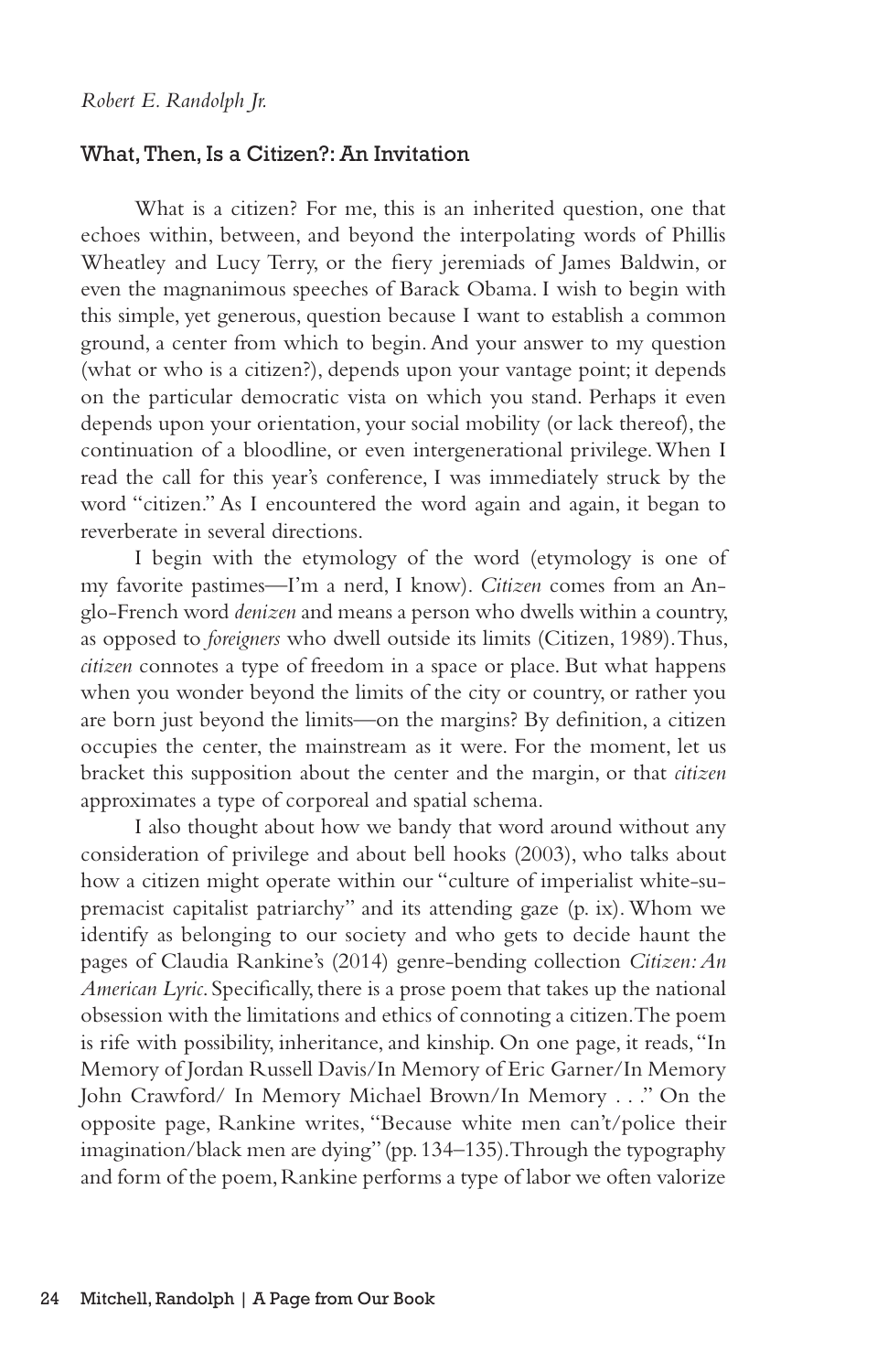in the academy, the labor of theory. Many of us would be hard pressed to think about any poem, let alone this poem, as theory. But it is.

Understanding Claudia Rankine and Toni Morrison's theory has framed my scholarship. Poems like Rankine's are, as Toni Morrison has said of *Beloved*, "about remembrance, an act imbued with as much memory as disavowal. That is to say, people are often compelled to paradoxically commemorate trauma even as they are desperately trying to forget it" (Randolph, 2012, p. 105). And perhaps this is what Rankine is doing, a theory of remembrance (and disposability). Elsewhere, I have written that "poetry promises a sense of possibility and existence without binary modalities or the totalizing effects of modern life, society, and culture" (Randolph, 2017, p. 294). Poems like Rankine's work on "so many levels because it does not—in form or as genre—insist on fatalist ways of reading or knowing. Poetry threatens both individualistic and collective epistemic ruptures. Literature has the capacity to alter how teachers and students see the world. And this insight is invaluable to sustain social justice projects" (Randolph, 2017, p. 294).

The poem consists of a list of names of Black people, adults and children alike, who have died at the hands of police officers. What is notable to me, as teacher and as a Black man who is equally subject to the violence of the State, is that with each reprinting of this collection, additional names are added (Waldman, 2015). The effect is one of powerlessness and fungibility: an endless litany of Black names, in black script, cast against a white backdrop, the impossibility of white pages that we, as writers, traffic in day in and day out. It would be foolish of us to think this legacy—its bite and recoil—does not stalk and haunt the students of our institutions. This is a legacy of white supremacy in America. At my institution, the legacy of this racism and white supremacy casts a long shadow. And yet, our students are expected to succeed despite it, in spite of it. With the specter of death painfully present at every quotidian turn, we must ask: And how exactly do we quantify or qualify student success under such strains? And how does the writing center or studio facilitate that success?

To help me think through the meaning of success and labor of survival in such precarious times, I turn to the ancestors, real and imagined. I turn to the performative and sympathetic magic of Black writers. Writing center studies is a trans- and interdisciplinary field, utilizing a plethora of methodologies and theories to flesh out what we do, why, and how. A cursory review of literature reveals how much white critical theorists are centered and privileged. But for my efforts, I have begun to push against the boundaries of writing center studies, to venture beyond the center of the discipline, to examine and utilize Black critical theory. I ask these questions constantly and consistently: What would writing center studies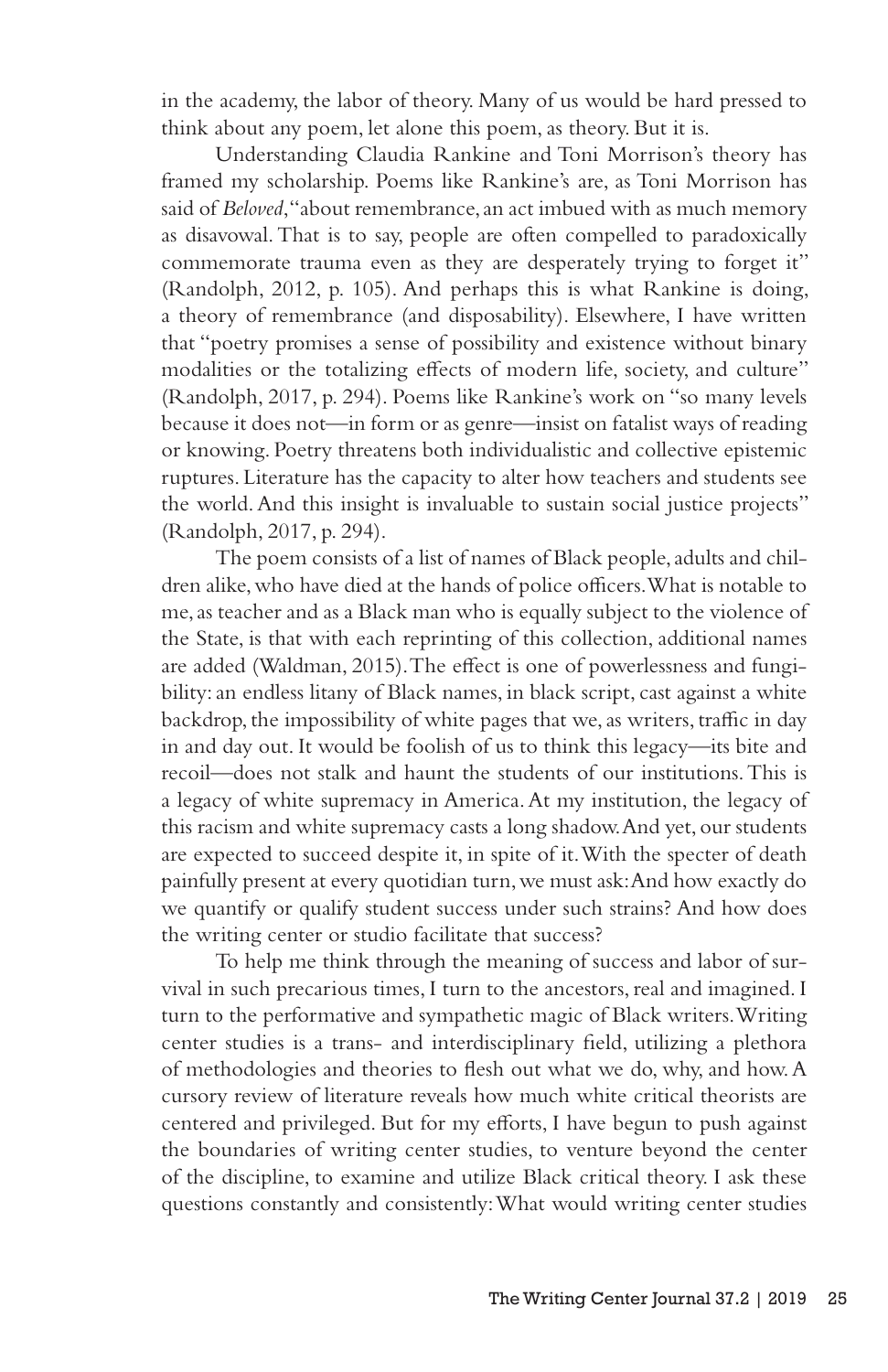look like if we centered the theories, ideologies, perspectives, and praxes of Black folk who are doing the antiracist and anti-oppression work we purport to do? What would happen if we engaged the critical theory and philosophies of Black women: Morrison's (1993) "rememory," Evelyn Higginbotham's (1993) "politics of respectability," Kristie Dotson's (2012) "epistemic oppression," Sylvia Wynter's (cited in McKittrick, 2015) "being human as praxis," or Christina Sharpe's (2016) "wake work"?

The need, indeed the desire, to assemble unique theories that are intentionally inclusive is important because some of the circumstances in which African Americans learned to read and write were and are not valorized by mainstream, dominant culture, including the academy, even at HBCUs. In order for me to examine the agenda and work of HBCU writing centers, I cannot rely on traditional (read: hegemonic and patriarchal) epistemologies or methodologies. Consequently, my address broaches thematics of (il)legibility, perception, and normativity. As the Black feminist Barbara Christian (1988) tells us,

People of color have always theorized—but in forms quite different from the Western form of abstract logic. And I am inclined to say that our theorizing (and I intentionally use the verb rather than the noun) is often in narrative forms, in the stories we create, in riddles and proverbs, in the play with language, because dynamic rather than fixed ideas seem more to our liking. How else have we managed to survive with such spiritedness the assault on our bodies, social institutions, countries, and our very humanity? (p. 68)

And this assault, as Christian terms it, is violence, in and of itself, an undertheorized aspect of African American educational and literacy discourses; this talk, project, and inquiry seeks to begin a dialogue about ways we can begin to address inclusion in accessible and tangible ways.

### *Kendra L. Mitchell*

### A Black Woman with a Story

I, too, am a Black woman with a few stories of my own. (This story, an excerpt from my research, provides a snapshot of student writers' and writing center staff's embodied experience of many HBCU writing center practices beyond the existing writing center gaze.)

Student J entered the Writing Resource Center, hereafter Center, eager to tackle the revisions suggested by his professor. As the invested educator she was, she had walked him down the flight of stairs to the Center's small room with its accordion-styled dividers. We greeted the student-professor pair with optimism and presented the standard folder with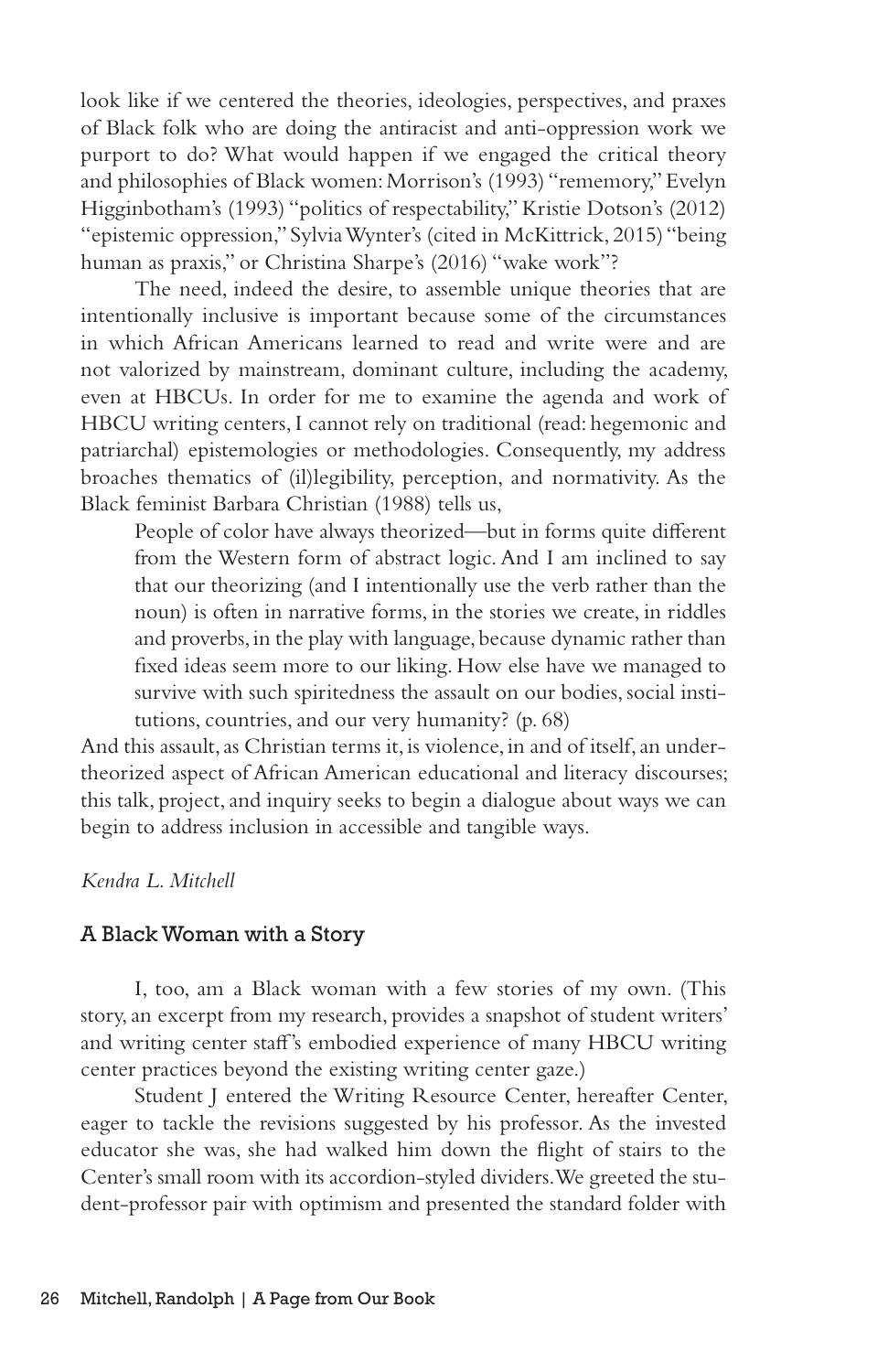the contract that strongly encourages writers to improve their craft with concentrated assistance with perfecting their writing. His smile reached across his narrow, caramel face as he straddled the chair across the oblong table we shared and initiated the conference. After skimming the instructor's brief comments, I agreed that Student J approached the assignment with a nuanced and fresh perspective, which he demonstrated amply in the first few moments of the session, but some of his word choices, sentence structure, and organization did not follow Edited American English, or academic writing, as expected by the teacher—and probably most writing center practitioners (including myself at the time). Much like many of my former clients and staff in the Center, he was fluent in AAL, defined as an Africanized version of American English, or African American Language (Smitherman, 2006, p. 3) but less proficient in Edited American English organizational logic. So while Student J used complex sentence structures, these complexities at times resulted in a mixed construction or the occasional run-on sentence. Additionally, he occasionally provided more detail than his professor perceived necessary, and he created new verbs or nouns to suit his purposes. To his credit, he had a knack for using figurative language and rhythmic language: his words rolled off the tongue and into the soul. But he struggled with the required Edited American English. Drawing on our Center's procedures for working with a client's essay, I had Student J read his essay aloud, while I asked questions like, "What did you mean when you said\_\_\_?" and "This part of your essay is a little unclear to me; can you tell me what you meant without reading the essay to me?" My goal was to help him retain the virtues of his essay while moving the draft closer to tightly organized Edited American English revision.

As we worked together, he hesitantly acknowledged his tendency to write how he spoke, offering this as if he were at confessional sharing a sin. But, instead of becoming excited about the essay's growing clarity, Student J gradually lost his initial enthusiasm. He became increasingly irritable when I queried him about his linguistic choices. He protested that delaying his point to the end of his sentence or the end of the paragraph was a deliberate writing choice of which he was proud. And he objected to what he called "revising his voice out of his essay." Then, as his body slumped to the right of the chair, his right hand propping his drooping face, defeated, he asked in despair and with agitation, "Ain't that what I said?" Fearing I was losing him, I changed tactics. Instead of continuing to use Edited American English, I responded to his question in kind: "But that ain't what you wrote." With that simple gesture of linguistic camaraderie, I showed my respect for the nuances of his expressions and reengaged him in our joint task, never realizing that, in the process of crafting what I thought was a successful session, I was reinforcing what sociolinguist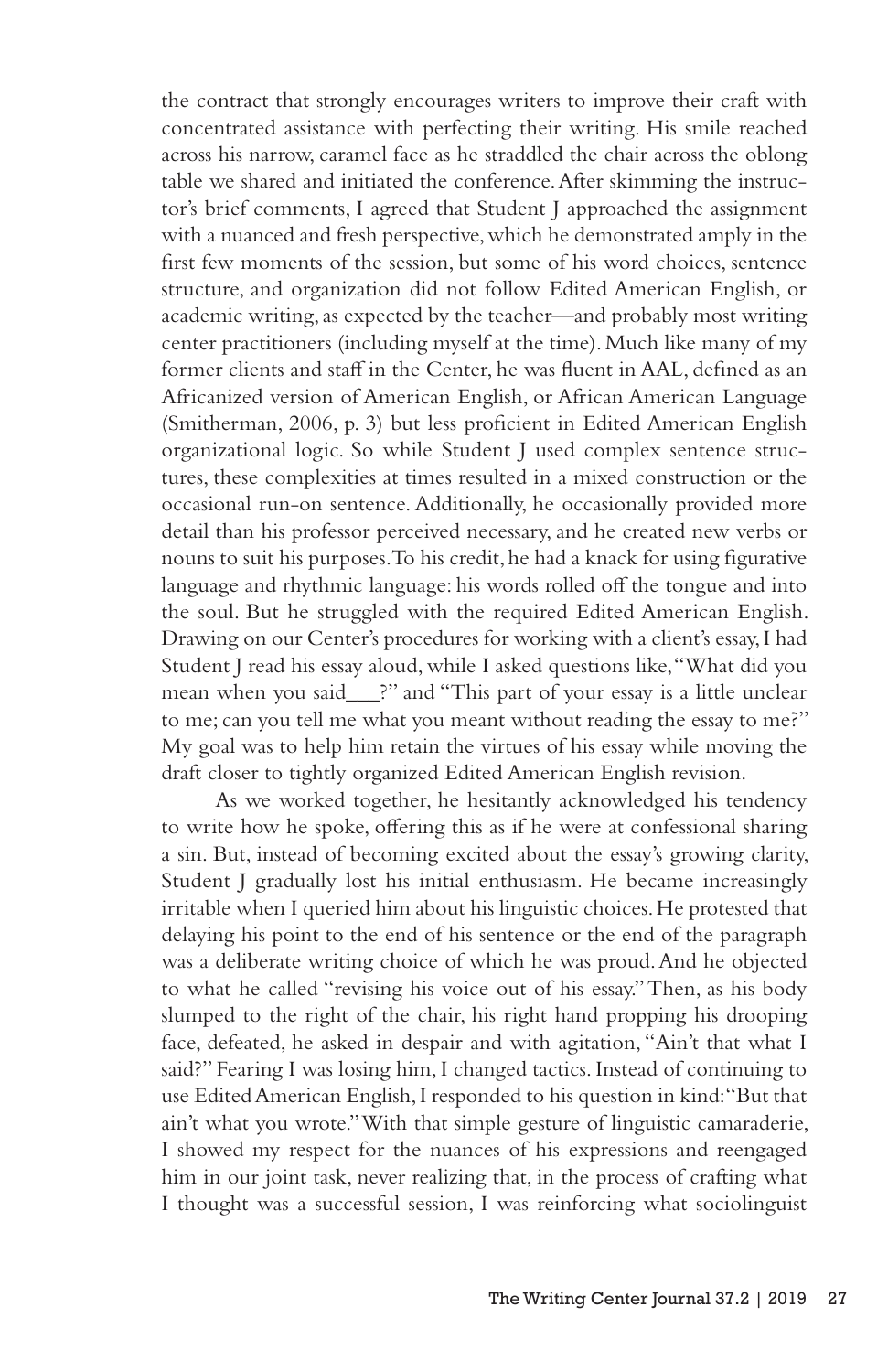Geneva Smitherman calls the "linguistic push-pull" of language so many African American students experience in the classroom and in the writing center (Mitchell, 2015, pp. 2–3).

In essence, he was toiling with his love for what he wrote alongside the institutionalized disdain for how he writes. This exchange is not unique to me and my HBCU: many others notice this in their writing centers and classrooms. For Student J, it was a kind of intervention. For me, it was an act of social justice that lends itself to the theory of HBCU writing centers as potential third spaces. If we consider Elizabeth Coughlin, Jennifer Finstrom, Elizabeth Kerper, Kevin Lyon, and Sowmya Sastri's (2012) definition of third space in a writing center context as "the location or ideology that is negotiated and/or created when different identities or spaces come into discussion with one another" (p. 4), we can see how HBCU writing centers are always in the process of becoming through cocreation via shared cultural values. When we follow our students' lead and transform marginality into third spaces, we are able to help our students and ourselves shift our gaze towards a theory just beyond our normalized rules and into a more curious space.

### *Robert E. Randolph Jr.*

# On Writing Centers and Critical Marginality: The Dean's Assignment

Earlier this semester, my chair informed me the new dean wanted us to go on a "tour of writing centers." She wanted us to gather information about how other writing centers worked and their "best practices." My chair punctuated "best practices" with a long, dramatic pause. I had been here before; she was my second dean since becoming director. A new dean with cursory "interest" in the writing center and very little strategy for its longevity. For so many deans, perhaps even yours, the writing center operates mysteriously within the nebulous ecology of higher education, an academic unit charged with "student success" and all that means. The dean's assignment further vexed me because I had not met her or submitted a report about our writing center. How did she know my center was not employing "best practices"? I was additionally perplexed by the schools she chose for us to visit: Elon University, North Carolina State University, and the University of North Carolina at Chapel Hill. These are mighty fine institutions, but they don't look or feel like mine, which happens to be the largest HBCU in the country. I began to ask myself: Had my dean come into her new role as leader of the college with preconceived notions about what a writing center was or should be? Had she seen our writing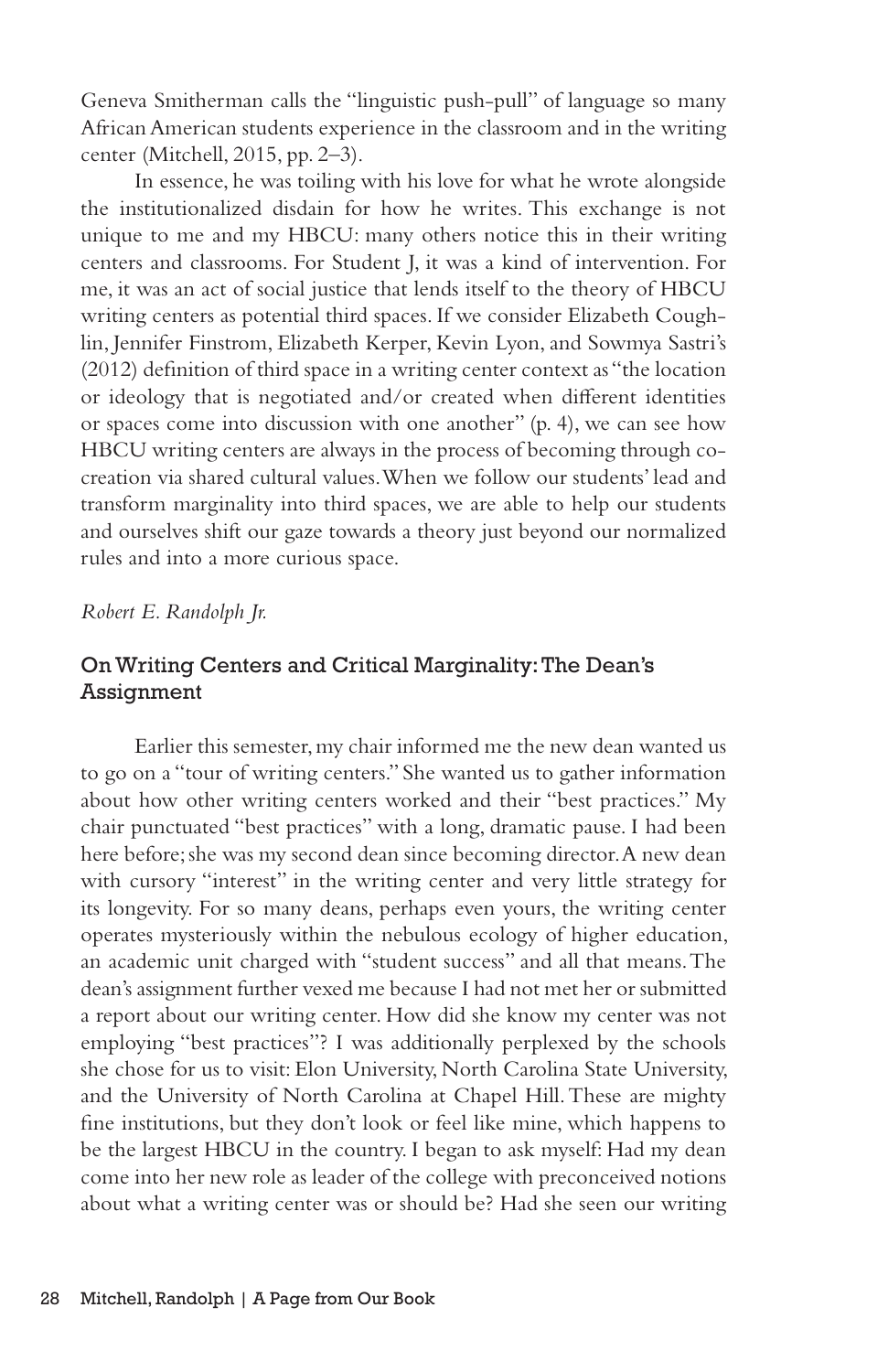center as inadequate or insufficient? And did these notions have anything to do with deeply entrenched ideas about race and whiteness? The latter question was the one that lingered in my mind as the chair and I embarked on our mythopoetic journey down Interstate 40.

Here, I generously extend grace to my new dean. I will not speculate further about her motives or even her choices of schools. However, for me, her request for this "fact-finding mission" was nevertheless dubiously and tangentially linked to certain sentiments about the worth and value of HBCUs. When some of my colleagues heard about this mission, they encouraged me to speak to the dean. I did not. I had a desire to inform her how the trip to the "premier" institutions in our state trafficked in internalized racial and elitist politics. Instead, I kept that opinion to myself. Since HBCUs are fixed firmly at the margins in the minds of some educators, let us take up the corporeal and spatial nature of the margin in earnest.

The most common definition of margin refers to a border or edge, a space that often marks the furthest limit of an entity. As a spatial concept, it demarcates the space beyond what is deemed necessary or a limit where something ceases to be utilized or desired. Then too, the margin also marks the limit of possibility—of existence, examination, or exploration. However, these definitions connote a hidden symbiotic relationship: the margin does not exist without the center, and this powerful binary reifies power relations and social hierarchies. Though my understanding of the margin/center paradigm is informed by those hierarchical considerations, I do not rely on them. The margin/center paradigm is a social construct with arbitrary meanings and real-life consequences. In *Feminist Theory: From Margin to Center*, bell hooks (1984) asserts that marginality provides a "special vantage point" from which to critique and dismantle social ills such as racism, sexism, and heterosexism (p. 16). The counterhegemonic praxis of critiquing from the margins remains a time-honored tradition with Black public intellectuals. Additionally, Edward Soja (2010) reflects on the possibility of the transdisciplinarity of the "spatial turn," an affective praxis that examines how our social dimensions transform our environmental and geographical realities. This perspective, he argues, utilizes a "socio-spatial dialectic" that moves beyond traditional spatial considerations and emphasizes the processes of class formation.

And so, in my writing center studies inquiries, I take up both hooks's and Soja's theorizing about (and around) the margins. I situate spatial thinking to critically approach how and why the margin (and by extension the center, perhaps) should be important to my work and research. In other words, which writing centers move at the margins of our discourse, and more important, why? What discourses reveal themselves when we assume the material conditions of the margins as educative, instructive,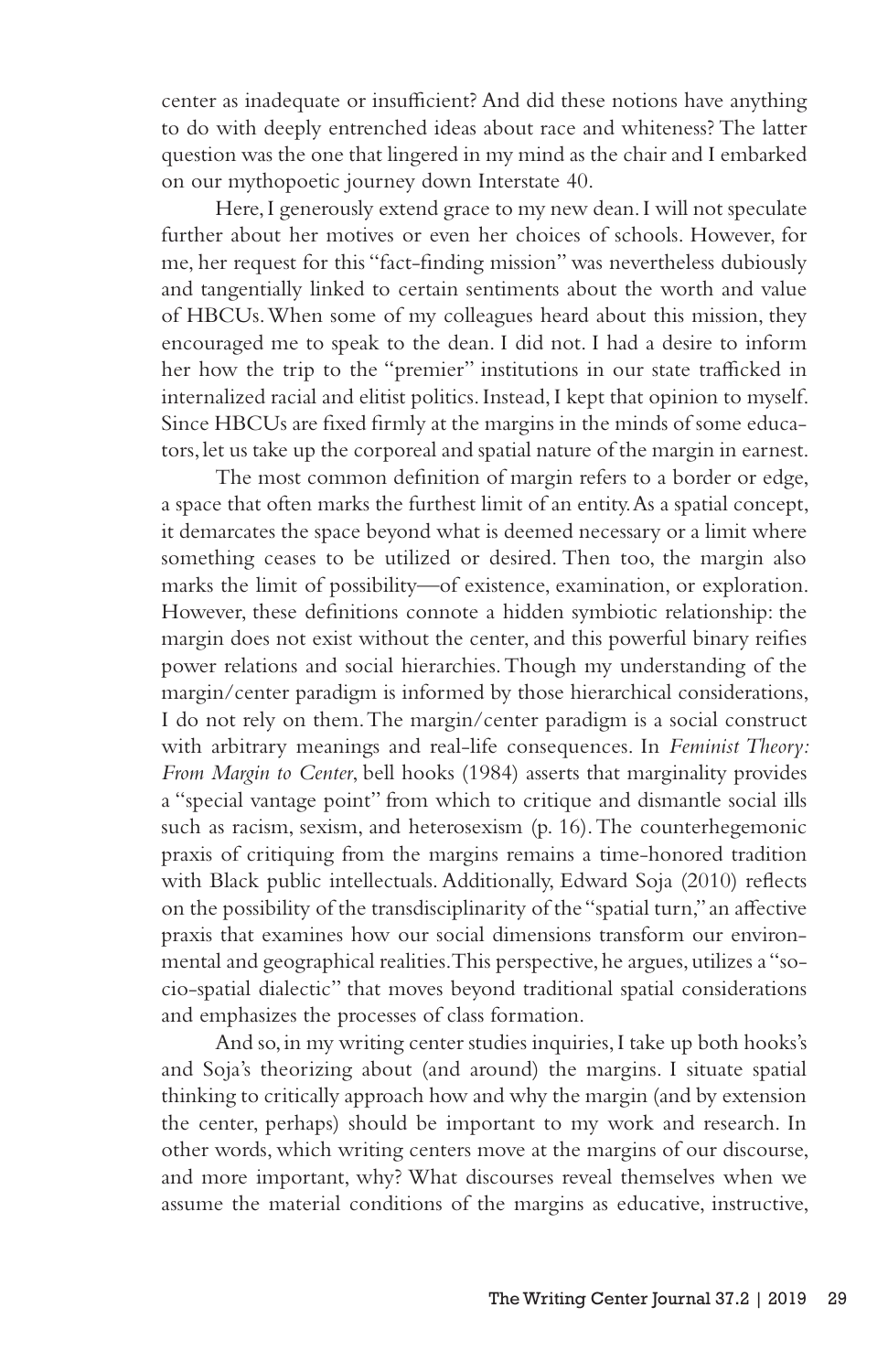and pragmatic? How do the margins and marginal conditions activate and constitute new, inventive knowledges and methods of inquiry? I have had to seriously take up the theorizing of Black folk because "normative modes of inquiry and containment often are incapable of assessing . . . value" (Manning, 2016, p. 27) beyond neoliberal and capitalistic ways.

To write about and for the margin and marginalized people, both within and outside the academy, is to write about an intense predicament. The burden (or reward) of doing so is inextricably linked with seemingly intractable machinations of visibility. And to do this work is to see oneself as the disenfranchised from a vantage point that produces a type of (radical) agency and knowledge—which is to say, inclusion/exclusion has material effects. The margins represent a place where "cultural imaginings, affective experiences, animated objects, marginal voices, narrative densities, and eccentric traces of power's presence" (Gordon, 2008, p. 25) are allowed to illuminate a sensuous knowledge. This knowledge makes one radically available to oneself, operating at the level of impulse, ability, and intimacy. As I have prepared for today's talk, I have vacillated between belief and mania, self-doubt and confidence, between the personal and the social. To make peace with myself as a scholar, researcher, student, teacher, and writing center director, I had to truly take up the margins as a serious inquiry and unequivocal concern. I had to acknowledge and get comfortable with uncertainty, the penultimate condition of the margin.

Again, centering spaces/places has social capital, theoretical or otherwise. The classroom, the archive, fields of study, indeed, the writing center, inculcate their occupants with dimensions of both restriction and promise. The center/margin paradigm is also such a place. This critical project ruminates about how language either confines or regulates people to the margins of our society and how language developed at the margin imbues those inhabitants with certain potentialities. These potentialities are pedagogical and bound to a certain futurity that retheorizes what the purposes of education may become. Additionally, if the margin and the center enter discourses together and can never be separated, we must begin thinking through new ideologies and epistemologies coupled with that association. And while scholars traditionally understand the center as the demarcation of privilege and the margin as a demarcation of disadvantage, the social statuses of these spaces often give way to material realities that cannot be subsumed or understood by the other. That is, to be at the center is not always privilege, and to be on the margin is not always disadvantage. Depending on positionalities, circumstances, and contexts, these spaces represent more, in excess of normative narratives. And this is the lived experience of my writing center. Because we operate on the margins of traditional discourse about writing centers, our methodologies,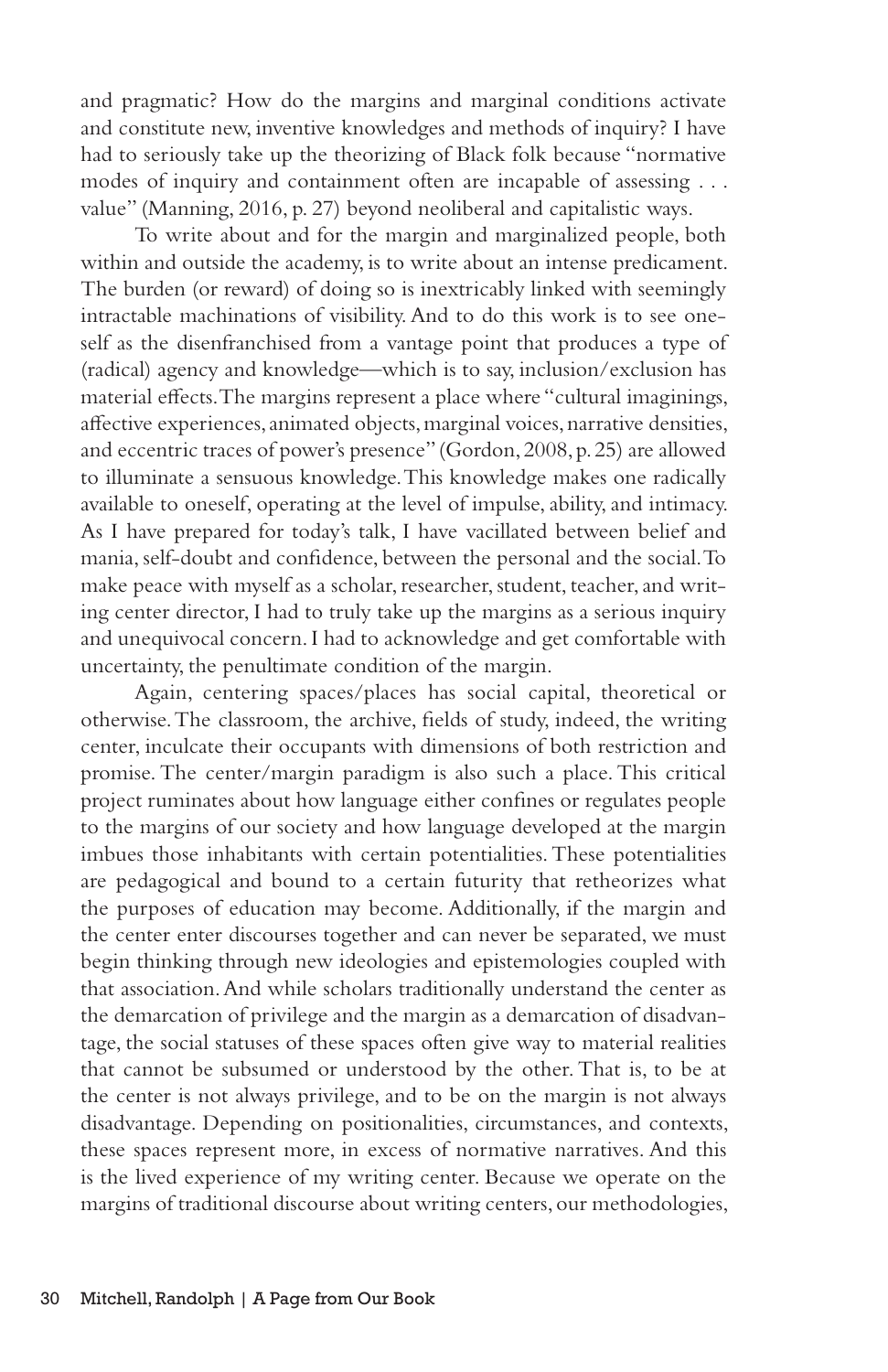theories, and praxes are excluded from full consideration. HBCUs and writing centers alike are sociopolitical spaces conceived for exclusion (or for the excluded). Both are often read as spaces of undesirability, illegibility, disposability, and neglect. Again, were these the ideologies that circulated in my dean's mind? Was our visit to these predominantly white institutions informed by these notions of deficit?

What I've laid out thus far represents a counternarrative. It is my perspective on what it means to labor institutionally, racially, disciplinarily at the margins. Herein lies the importance of this address: the insistence to look rigorously at the tendencies, autonomy, and operational pulse contained within a marginal status or marginal spaces. My argument, perhaps, is not so much about the intervention of language to describe these marginal discourses within educational and writing center studies but about activating a continuity of difference, celebrating survival (as only the marginalized truly can), and circumstantiating the prininsence on our radical presence in institutions, disciplines, and discourses. In other words, what life and learning moves at the margins, at the border, at the limit of what is recognized as imperative and generative? Then too, a concomitant aim of this address is to consider how textual gaps, absences, and silences at the margins operate pedagogically and rhetorically. Here, I will ask you: Who are the prominent Black and Brown voices of writing center studies? Can you name them? And how do you account for so few Black and Brown conference participants in this room today?

### *Kendra L. Mitchell*

#### On Being Curious: A Black Woman with a Theory

In the spirit of using Black women scholars to frame our theory and practice, I stand here as a Black woman with a theory about why we struggle as a field to really move beyond conversations around dismantling the power structures Nancy Grimm (1999) addressed 20 years ago in *Good Intentions* towards sustainable and progressive equitable laws in our society and writing centers that benefit those who have historically been strategically excluded from basic human rights. I believe we lack curiosity about the margins. Specifically, we lack a genuine interest in what we can learn from the margins. Anne Geller, Michele Eodice, Frankie Condon, Meg Caroll, & Beth Boquet (2007) also acknowledge that "our profession has done little to date to complicate tutors' or our own understanding of racism in relation to our individual and professional identities, our teaching and tutoring work, or our institutions" (p. 96). In a similar vein, considering the call addressed in Grimm's 1999 work and juxtaposing it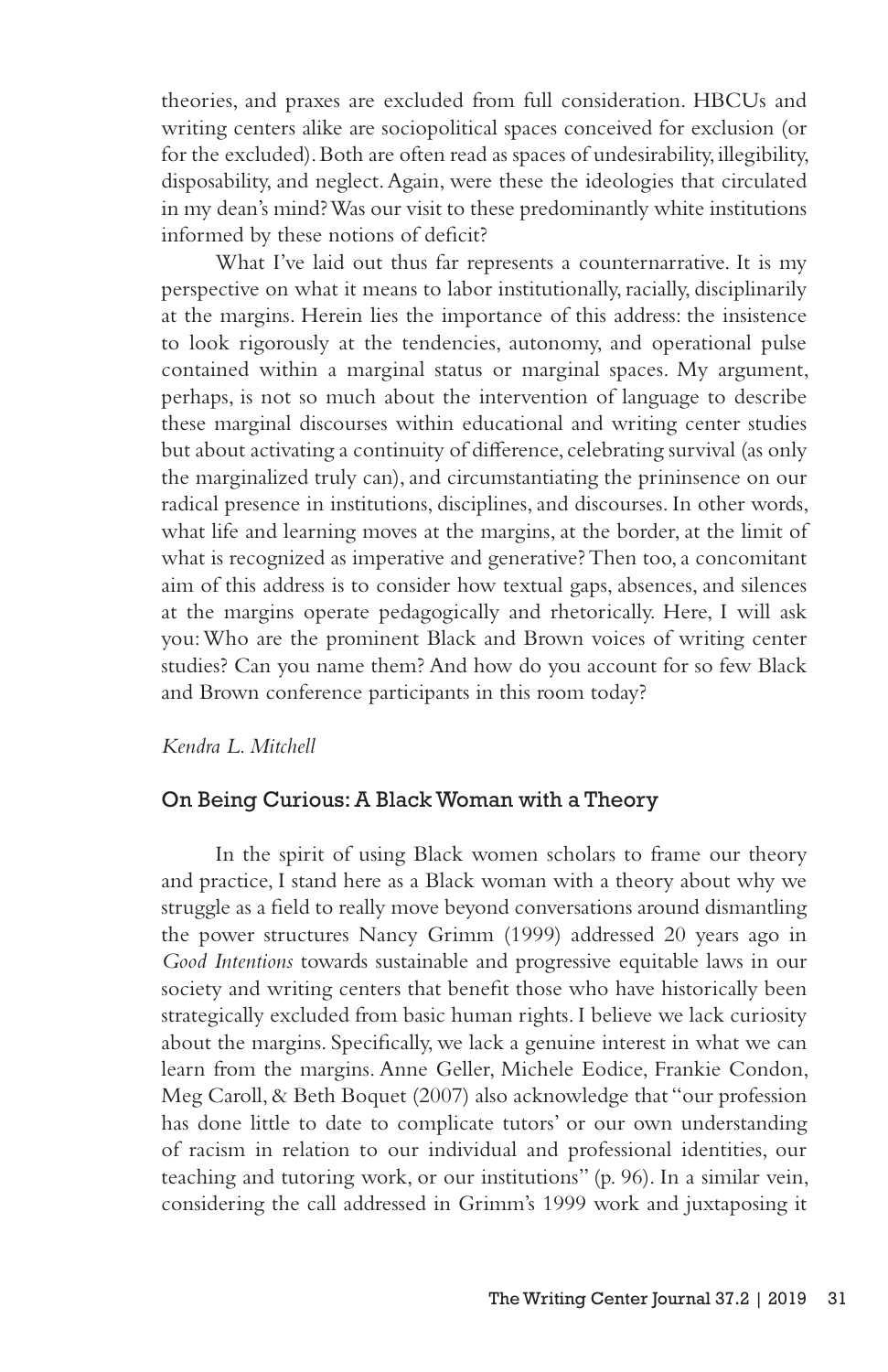with the line of questioning by my colleague, we also must think about why we are circling back to the same conversations despite the books that have been written by Staci Perryman-Clark (2013), Smitherman (2003), and Elaine Richardson (2003)—to name just a few—that privilege Black and brown voices. We have works in the field. I have referenced Jackie Grutsch McKinney in my own talk and scholarship, and yet we still must ask the same questions at this conference. So we must also ask ourselves: What's missing from our theories? Is theory enough? I reiterate the need for the kind of curiosity that moves beyond theories and the instinct to "Columbus" [here we mean the verb] other people's lived experiences. It can only thrive in that third space that exists outside our comforts—HB-CUs are not exempt. In fact, they are in themselves counterspaces that must create new spaces where we can metaphorically hold space for new perspectives.

I am reminded of my nine-month tenure as a Fulbright guest lecturer in South Africa in 2016 during the peak of their nationwide, student-led protests. I challenged my 150 students in my diversity-in-higher-education module to choose to become curious about their colleagues' plight and pair that curiosity with empathy. I had to figure out how I would convince students whose families have been at war for decades to level with one another for an hour: stand in your ideas, turn your heads, and your feet may follow. I invite you to join those brave students in swiveling your heads, hold space for the conversations the margins might lead to—the questions: let them not fall here and onto a dead tree—in print only. Let it be manifested in your writing center spaces. In your communities. In our roles where we are given opportunities to call action to the fore, right? To actually move our fingers to write. To dirty our hands. To move outside of our positions that we've held so dear. We must use curiosity though it is tenuously productive because it is only then that our gaze will follow.

With that, I transition to our closing . . .

*Robert E. Randolph Jr.*

## More Names, More Names, More Names: Why This Wake Work Matters

When I was a new writing center director, one of the highlights of my nascent directorship was attending the 2014 IWCA Summer Institute in Lexington, Kentucky. My chair informed me the institute would be an excellent opportunity to learn more and network. I applied for and was generously awarded a scholarship. I was eager to attend because the theme that year was about diversity and inclusion. Vershawn Young gave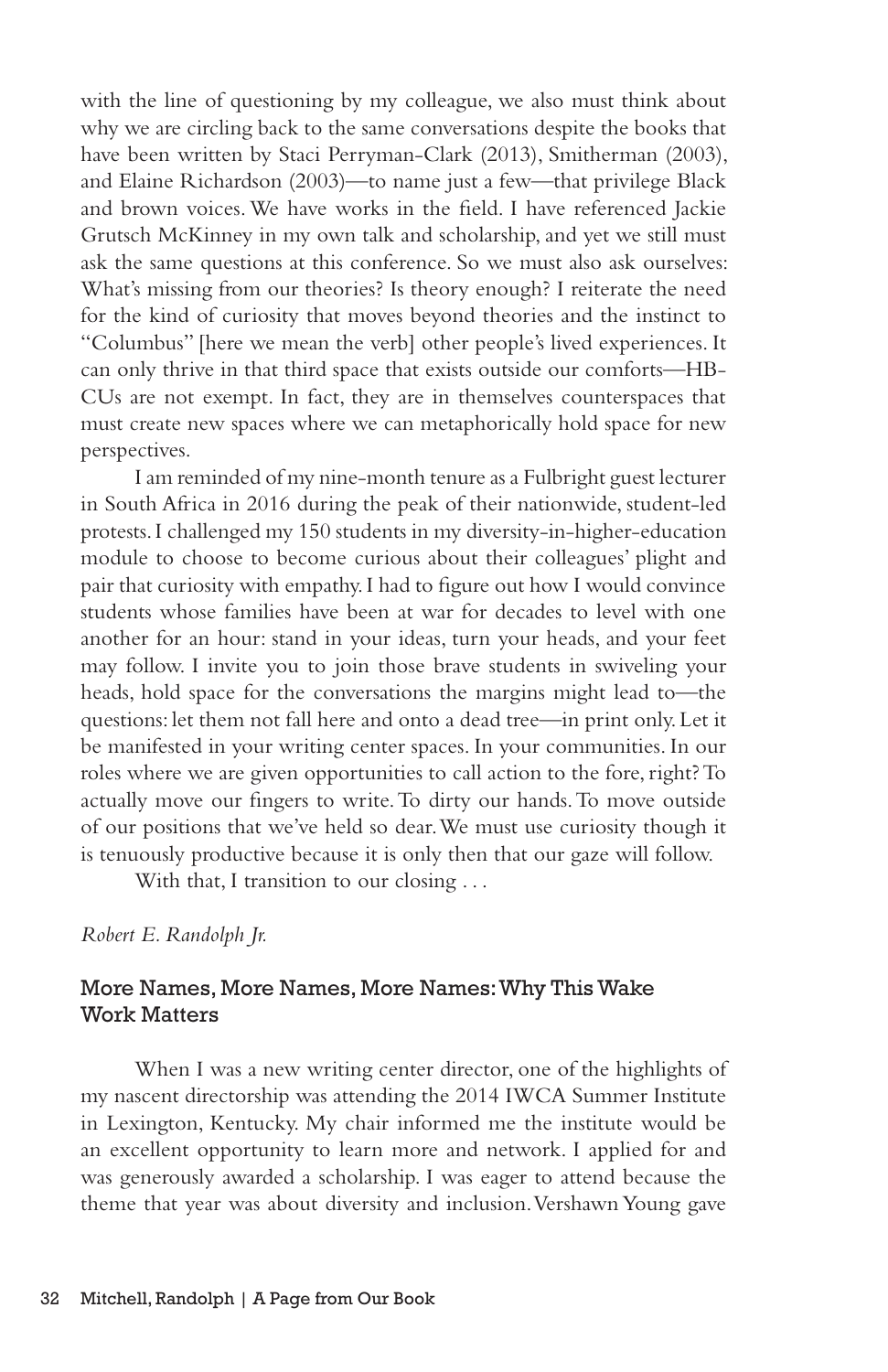a brilliant keynote address. While I was welcomed by some participants at the institute, I also dealt with microaggressions. And I felt isolated in this academic and professional space. The day before the we left, I went walking downtown for our lunch break. That walk culminated in what Morrison calls "rememory" when I encountered a historical marker that read "Cheapside Auction Block." The marker described the ground I was standing on: "African Americans were sold as slaves at Cheapside Auction Block on the public square in the 19th century. Lexington was the center of slave trading in Ky. by the late 1840s and served as a market for selling slaves farther south. Thousands of slaves were sold at Cheapside, including children who were separated from their parents." Those of us who study and lecture about the institution of slavery understand what it means to be sold "further South" to places like Mississippi and Louisiana. Those of us who lecture about the institution of slavery understand the visceral horror of children separated from their parents, never to have sight or sound of loved ones again. That marker reminded me of a lineage of inherited pain and resilience. As all thoroughly ensconced 21st-century citizens do, I posted about the incident to Facebook. But before I did that, I instinctually googled the auction block and its significance. I was interested in why it was call "Cheapside," though intuitively I knew why. It was called Cheapside because at one side of the courthouse, healthy slaves were sold. On the cheap side were sold slaves who were elderly, or disabled, or undesirable.

Beyond rememory, I was embodying Christina Sharpe's (2016) theories about *wakefulness.* In many ways, Sharpe eschews the clichéd millennial idiom of being "woke." Instead, through word magic, she re-orients the "paradox of blackness" around the incompleteness of becoming and being "in the wake" (p. 14). What she's really theorizing is how we (all Americans) are inundated with anti-Blackness, white supremacy, and the aftermath of chattel slavery, even when we aren't consciously thinking about it. When I returned to the institute that day, I must have been visibly shaken because several of the participants asked me how I was doing and what was wrong. I recounted my experience with the historical marker. Some expressed concern and remorse for my having this experience. Some were unconcerned. That indifference left me bereft, and I never intended to participate in another IWCA event. And yet, here I am today.

As I consider my current job as a writing center director at North Carolina A&T State University, I am thinking through the critical commitments and missions of HBCUs in the 21st century. About how a large number of them came into being amid the scraps of postreconstruction, a time when some Black folk desperately wanted to move into the mainstream society, to realize their full citizenship in this country. In many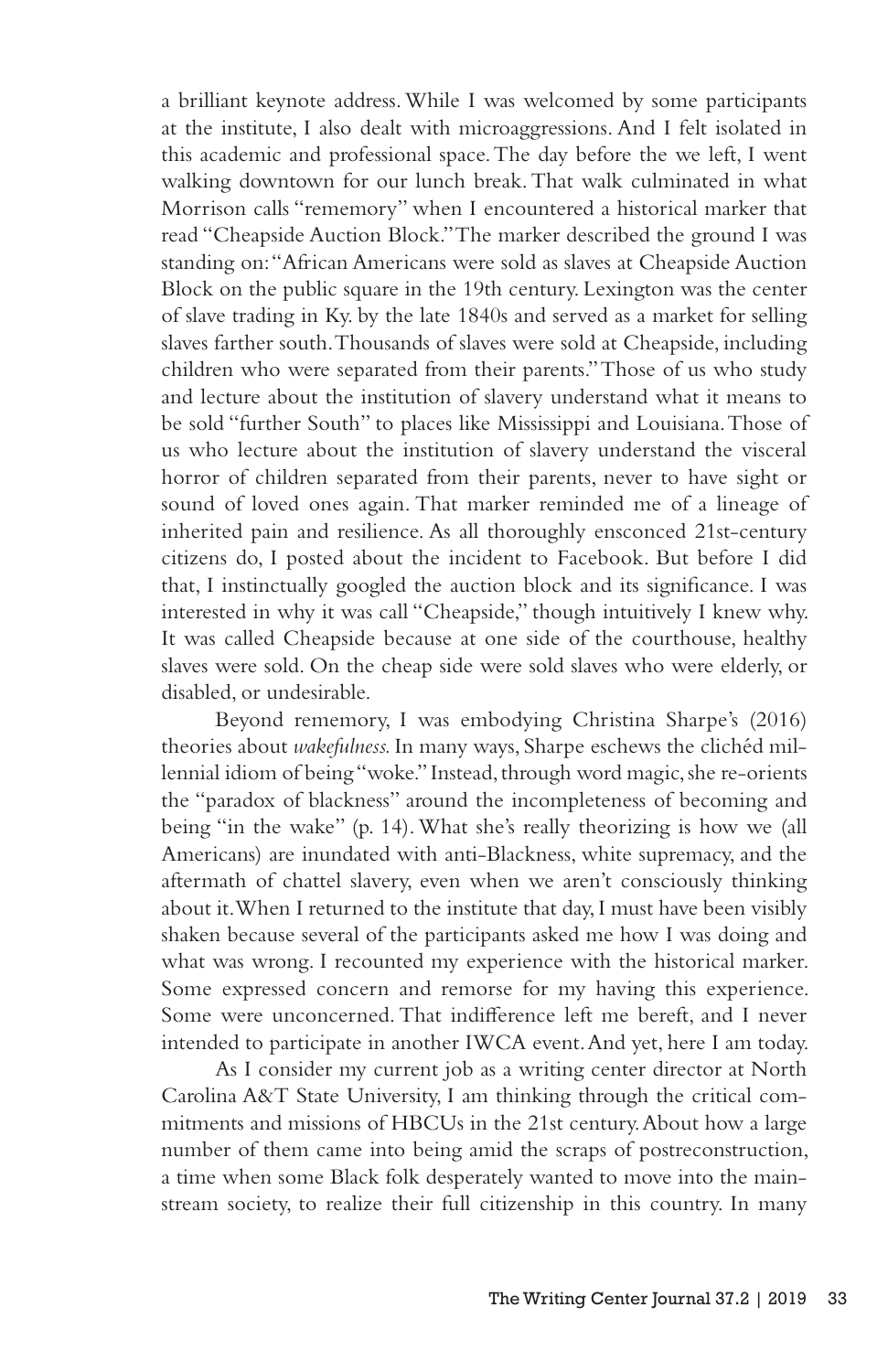ways, those missions and expectations have changed. The writing center is expected by faculty, students, and administrators to "fix" papers, focusing on grammar and mechanics. But to what end? Writing center theorists and compositionists know the crux of writing does not reside in grammar and mechanics alone. Robert McRuer (2006) asserts, "Composition in the corporate university remains a practice that is focused on a fetishized final product, whether it is the final paper, the final grade, or the student body with measurable skills" (p. 151). This assumption also applies to writing centers. At my school, my tutors must strike a unique balance between allaying fears and anxieties about using vernacular and home languages and educating for the world beyond the college, a world with defiant and embodied consequences of nonstandard language usage, a world rife with difficult and discombobulating moral enactments on the Black mind and body. In other words, my tutors are preparing my students for living "in the wake." And while some university administrators think about student success as landing a good job and the writing center as integral to preparation of career-placement documents, I am also thinking about my responsibility to my students' understanding of the racial world they are entering and inhabiting.

I believe in Asao Inoue's (2016) call for "writing centers to be revolutionary change-agents in the institutions and communities in which they are situated . . . [to] facilitate structural changes in society, disciplines, and the institution itself" (p. 94). And I vehemently agree with his pronouncement that "writing centers are more than centers of writing, but centers for revolutions, for social justice work" (p. 94). Perhaps, if we think through what it means to have a "citizen center" we would first critique the notion of "citizen" and all it implies. My ancestors, for instance, were only "granted citizenship" by virtue of political maneuvering, arm twisting, and the ratification of the 14th Amendment to the U.S. Constitution. But we know legal distinction is a far cry from social acceptance (and we shall not legislate this further). The litany of names in *Citizen: American Lyric* (Rankine 2014), those subjected to extrajudicial killing and violence, bears this out:

Trayvon Martin. 17 years old. Returning home after purchasing Skittles and iced tea from a corner store. Followed, accosted, and shot to death by a so-called "neighborhood" watch coordinator.

Michael Brown. 18 years old. Stopped by police. Shot 12 times while surrendering with his hands in the air. His body lies in the street for 5 hours.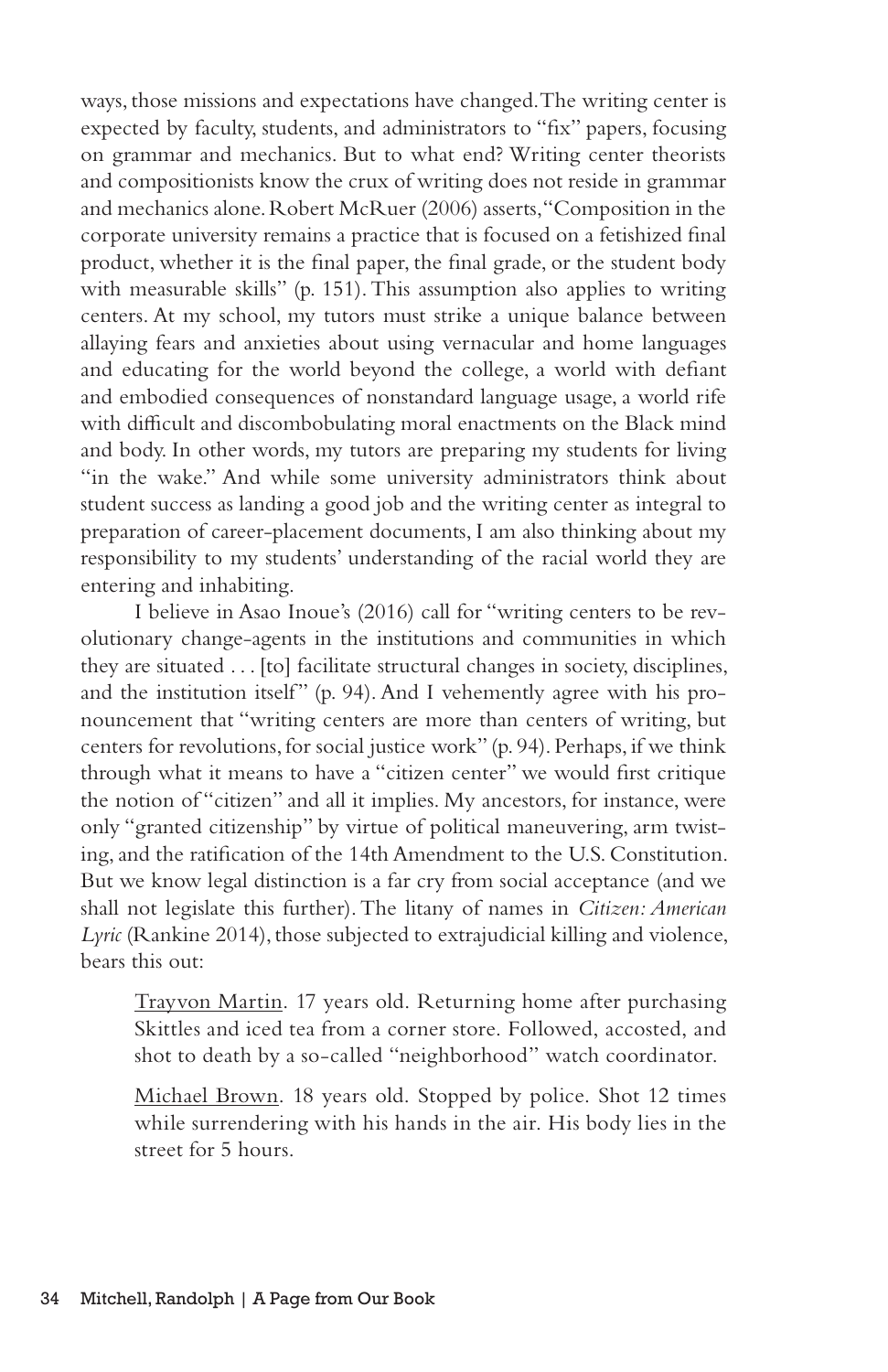Miram Carey. 34 years old. Innocent mother with a baby in tow, made a wrong turn near the White House. Shot 5 times from behind.

John Crawford III. 22 years old. Shot by police without warning while shopping at Walmart. Holding a toy BB gun and talking on his phone. At no point did he aim the toy gun.

Eric Garner. 43 years old. Harassed by the NYPD. Died after being held in a chokehold. NYPD policy prohibits the use of chokeholds.

Tamir Rice. 12 years old. Shot by police within 2 seconds of arrival after playing with an airsoft gun. He did not aim the gun at the police.

Aiyana Stanley-Jones. 7 years old. Shot and killed in a police raid while sleeping on her grandmother's couch.

Rumain Brisbon. 34 years old. Unarmed father of four, shot to death when a police officer mistook his bottle of pills for a gun.

Some of the names are familiar; others are not. Perhaps the particulars of their deaths are irrelevant; or, perhaps, the particulars collapse under loss itself. Some of these cases have been adjudicated. Others have not. The results of these adjudications, in any case, are irrelevant. This litany of names is paltry, at best. More names, more names, more names will be added to Rankine's list. As we begin this conference in Atlanta, the social and financial hub of the New South, let us move forward with the understanding of this reality—the imminent and immanent death of folks who are called *citizens* but who lack the "coin of the realm" to confirm that status. As we leave this conference and return to our respective campuses, let us understand the psychic condition we all toil under. Thank you.

Acknowledgments

*We'd like to thank our colleagues, mentors, WRC* FAMUly*, and the IWCA committee for all you have done and continue to do to hold and make space.*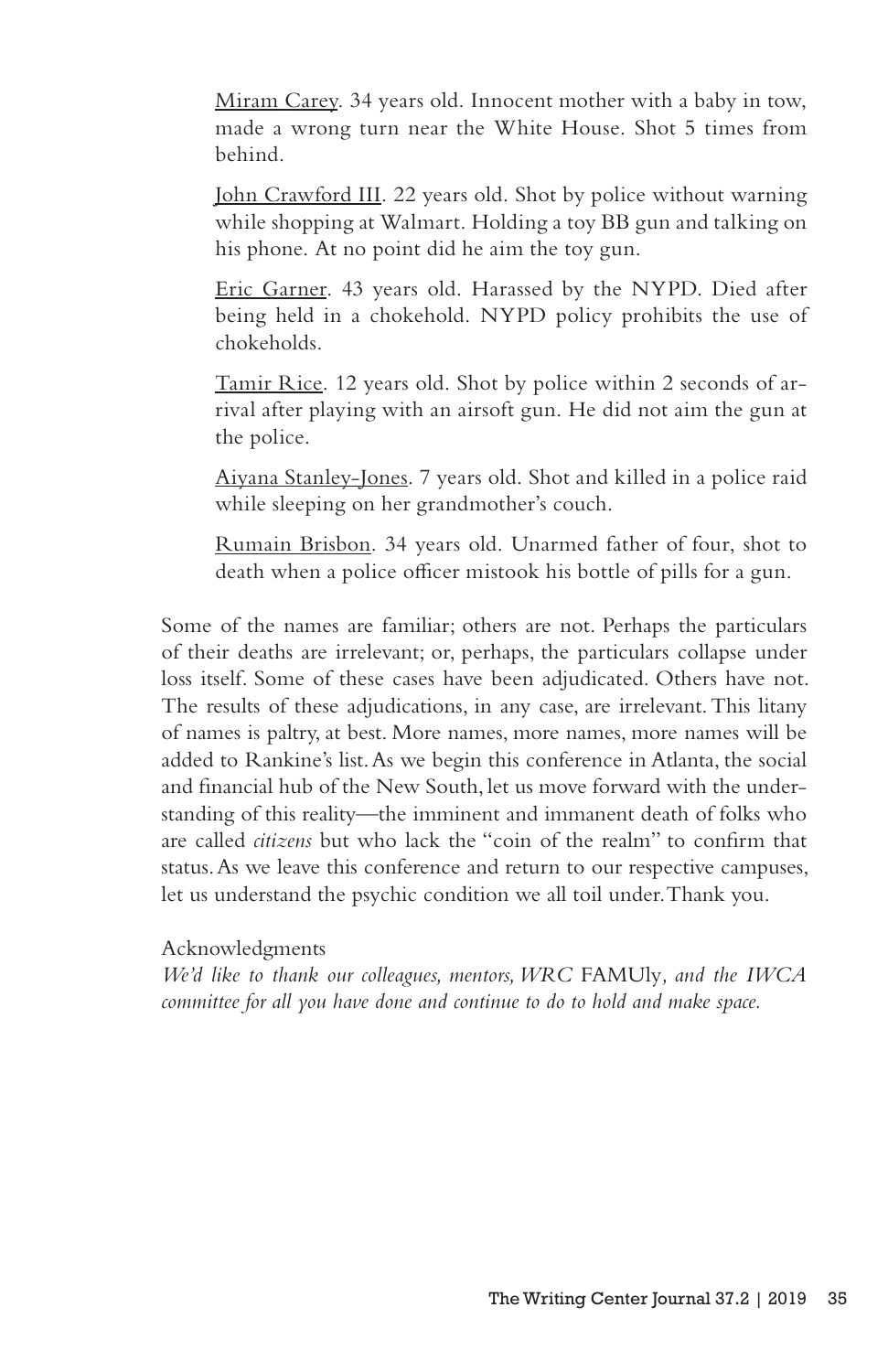### References

- Adiche, C. (2009). The danger of a single story. TED video, 18:34. https://www.ted.com/talks/chimamanda\_adichie\_the\_danger of\_a\_single\_story?language=en
- Brown, M. C. II, & Freeman, K. (Eds.). (2004). The state of research on black colleges: An introduction. In M. C Brown II & K. Freeman (Eds.), *Black colleges: New perspectives on policy and practice* (pp. xi– xiv)*.* West Port, CT: Praeger.
- Christian, B. (1988). The race for theory. *Feminist studies, 14*(1)*,* 67–79.
- Citizen. (1989). In *Oxford English dictionary*. Retrieved from https:// www-oed-com.er./viewEntry/33513?rskey=hrrKmz&result= 1&isAdvanced=false#eid
- Coughlin, E., Finstrom, J., Kerper, E., Lyon, K., & Sastri, S. (2012). Outreach: Expanding writing center third space. *East Central Writing Centers Association,* 1*,* 3–9.
- Dotson, K. (2012). A cautionary tale: On limiting epistemic oppression. *Frontiers: A Journal of Women Studies, 33* (1)*,* 22–47.
- Franklin, Y. (2018). "Manual for still hunting white-tailed deer in a gated community *found poem for Trayvon Martin*." In *Blood vinyls: Poems*. Tallahassee, FL: Anhinga.
- Geller, A. E., Eodice, M., Condon, F., Caroll, M., & Boquet, E. H. (2007). *The everyday writing center: A community practice*. Logan: Utah State University Press.
- Gordon, A. (2008). *Ghostly matters: Haunting and the sociological imagination.*  Minneapolis: University of Minnesota Press.
- Grimm, N. (1999). *Good intentions: Writing center work for postmodern times*. Portsmouth, NH: Heinemann.
- Higginbotham, E. B. (1993). *Righteous discontent: The women's movement in the black Baptist church, 1880*–*1920*. Cambridge, MA: Harvard University Press.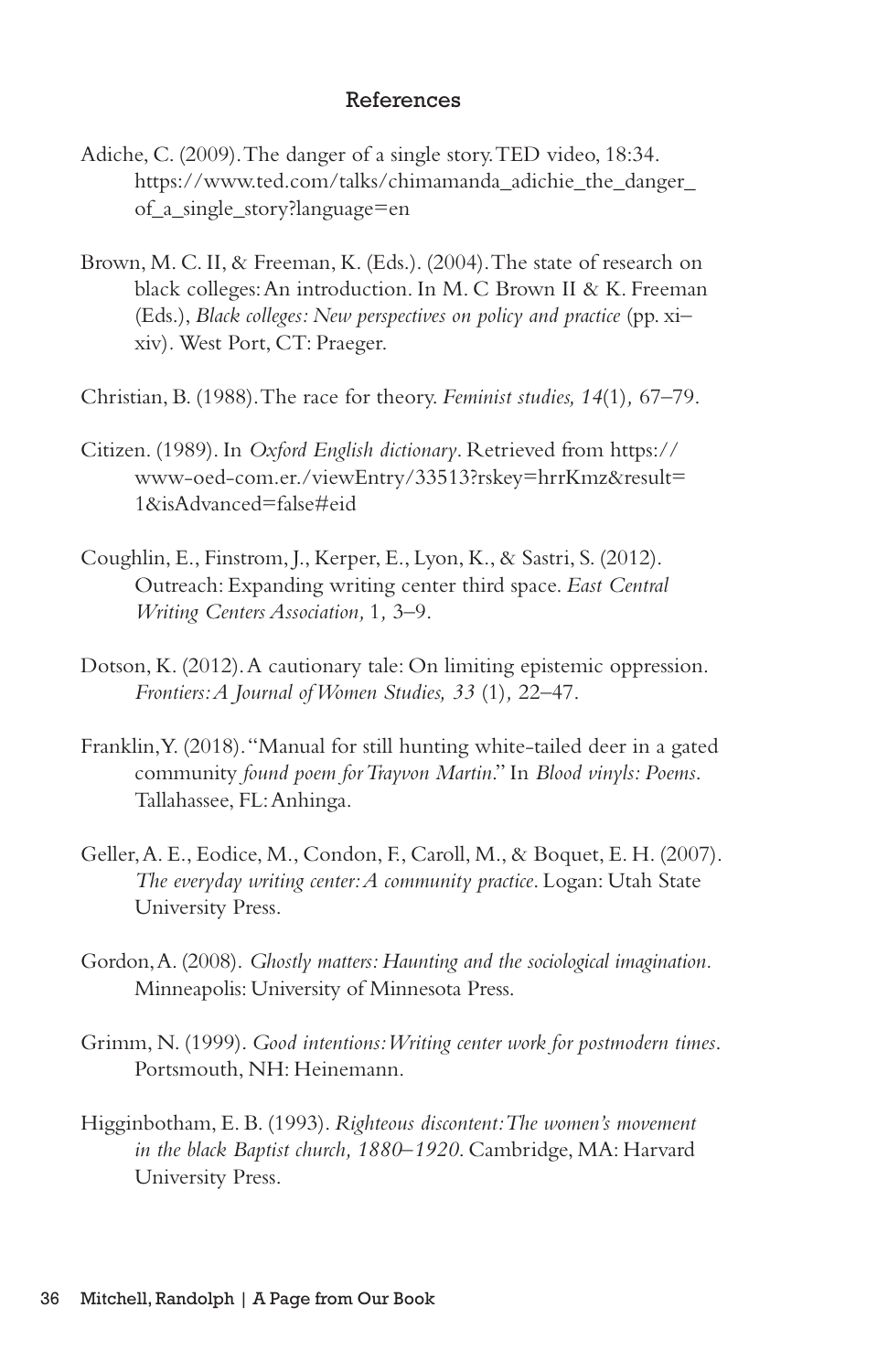- hooks, b. (1984). *Feminist theory: From margin to center.* Boston: Sound End. hooks, b. (2003). *We real cool.* New York: Routledge. Inoue, A. B. (2016). Afterword: Narratives that determine writers and social justice writing center work. *Praxis: A Writing Center Journal, 14*(1)*,* 94–99.
- Manning, E. (2016). *The minor gesture.* Durham, NC: Duke University Press.
- Mitchell, K. L. (2015). *Language in the center: A case study of multilingualism in an historically Black university writing center* (Unpublished doctoral dissertation)*.* Florida State University, Tallahassee. Retrieved from http://purl.flvc.org/fsu/fd/FSU\_2016SP\_Mitchell\_ fsu\_0071E\_13018
- McKinney, J. G. (2013) *Peripheral visions for writing centers*. Logan: Utah State University Press.
- K. McKittrick. (2015). Axis, bold as love: On Sylvia Wynter, Jimi Hendrix, and the promise of science. In K. McKittrick (Ed.), *Sylvia Wynter: On being human as praxis* (pp. 142–63). Durham, NC: Duke University Press.
- McRuer, R. (2006). *Crip theory: Cultural signs of queerness and disability.* New York: New York University Press.
- Morrison, T. (1993). *Playing in the dark: Whiteness and the literary imagination.* New York: Vintage.
- Nealy, M. J. (2009). Pride and peril: Historically black colleges and universities. In *Diverse: Issues in higher education* 26(14), pp. 18–19.
- Perryman-Clark, S. (2013). *Afrocentric teacher-research: Rethinking appropriateness and inclusion*. New York: Lang.
- Randolph. R. Jr. (2012). Wanderlust, hysteria and insurrection: (Re) presenting the "Beloved" sweet home men. In T.T. Green (Ed.), *Presenting Oprah Winfrey, her films, and African American literature* (pp. 105–126). New York: Palgrave Macmillan.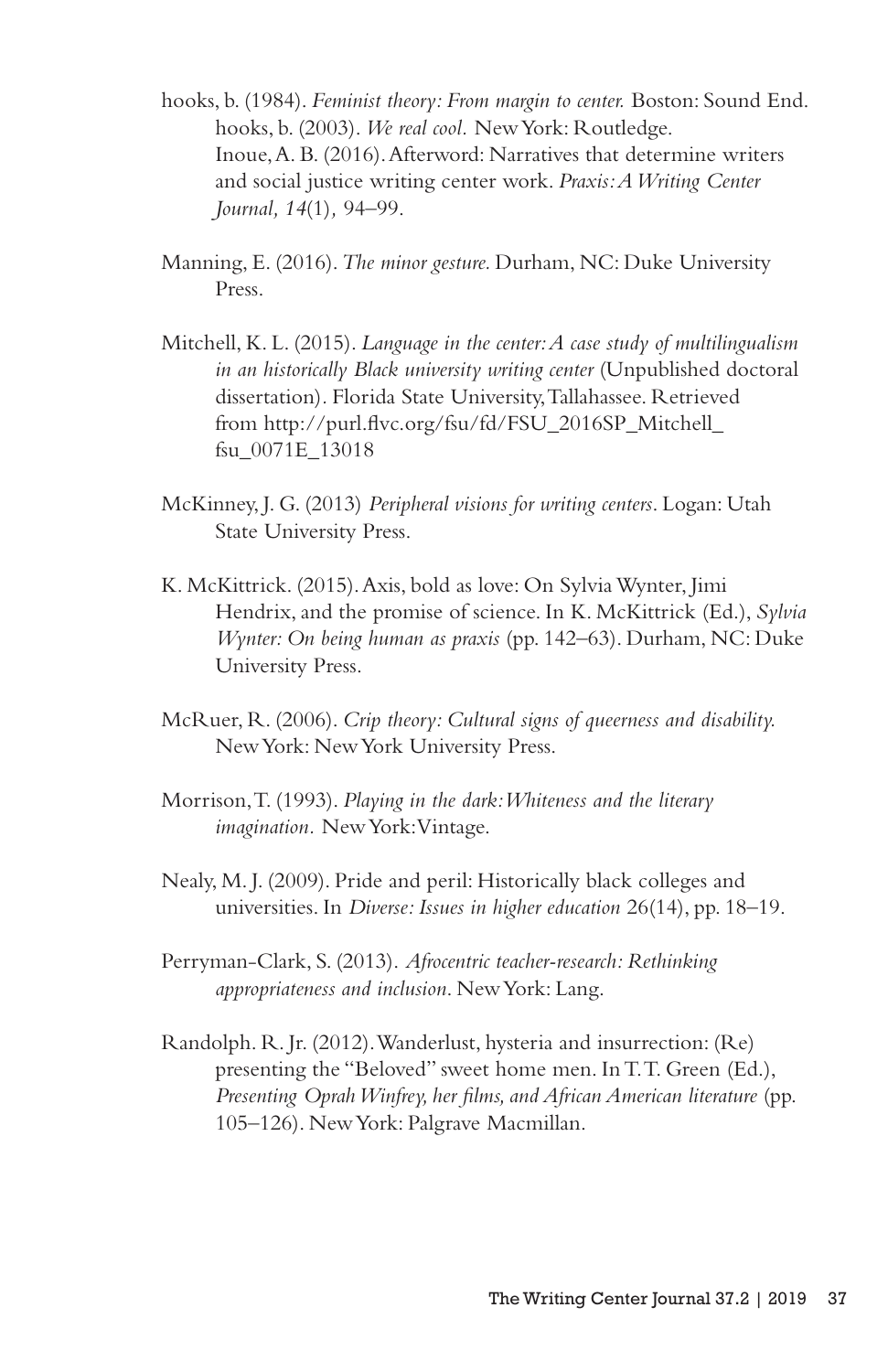- —- . (2017). The queer poetics of social justice: Literacy, affect(ion), and the democratic rigors of writing. In C. P. Gause (Ed.), *Leadership, equity, and social justice in American higher education: A reader (pp.* 287–295). New York: Peter Lang.
- Rankine, C. (2014). *Citizen: An American lyric*. Minneapolis, MN: Graywolf.
- Richardson, E. (2003). *African American literacies*. New York: Routledge. Sharpe, C. (2016). *In the wake: On Blackness and being*. Durham, NC: Duke University Press.
- Soja, E. (2010). *Seeking spatial justice.* Minneapolis: University of Minnesota Press.
- Smitherman, G. (2006). *Word from the Mother: Language and African Americans.* New York: Routledge.
- Waldman, K. (2015). The new printing of *Citizen* adds a haunting message about police brutality. Slate. Retrieved from https://slate. com/culture/2015/01/claudia-rankines-citizen-new-printingmourns-michael-brown-eric-garner-black-victims-of-policebrutality.html

# $Appendix<sup>2</sup>$

Manual for Still Hunting White-tailed Deer in a Gated Community *found poem for Trayvon Martin*, by Yolanda J. Franklin

Deer hunting in Florida is as old as recorded history.

Actions delineated here are designed to ensure public desires

for recreation. As deer populations grow, so does popularity

of hunting for recreation. The exploitation of deer increases

during this period. "Still Hunting" is characterized by stalking

<sup>2</sup> The editors gratefully acknowledge Anhinga Press for permission to reprint this poem in full.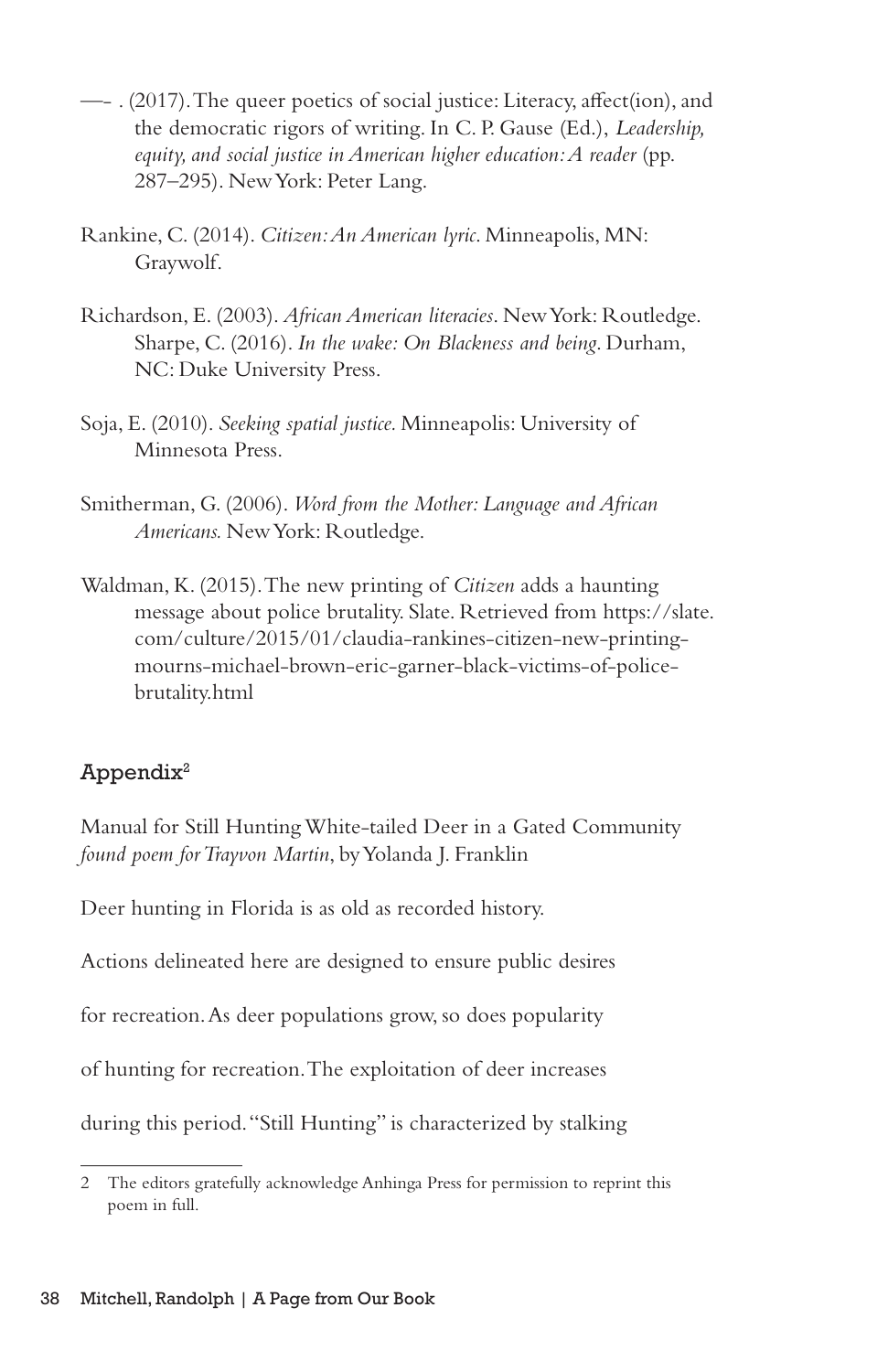or concealing oneself and waiting for quarry. The practice of hunting at feeding stations was legalized, enhancing opportunities for still hunters to locate and harvest. In vehicles while coordinating movements with cell phones, hunters hunt larger blocks, sit next to trees or hide in bushes. The newly formed Florida Fish & Wildlife Conservation Commission recognizes the need for public hunting lands, so Florida's acres are open to public hunting, the vast majority open to deer hunting. To provide landowners with tools and flexibility to control deer numbers, the Commission implemented a deer depredation program. Overpopulation is the most pressing challenge. Deer in Florida are considerably smaller. In Florida, whitetails are known to have various types of trauma, and are a species of wildlife whose over-abundance degrades its own habitat as well as the habitats of others. Delaying harvest of bucks until maturity carries rewards: more bucks in subsequent years and seeing bucks is a key component of hunter satisfaction. Seminole County is infested with white-tailed deer, so legislation approved deer eradication throughout south Florida. Managing hunter satisfaction enhances overall recreational experiences. The Commission began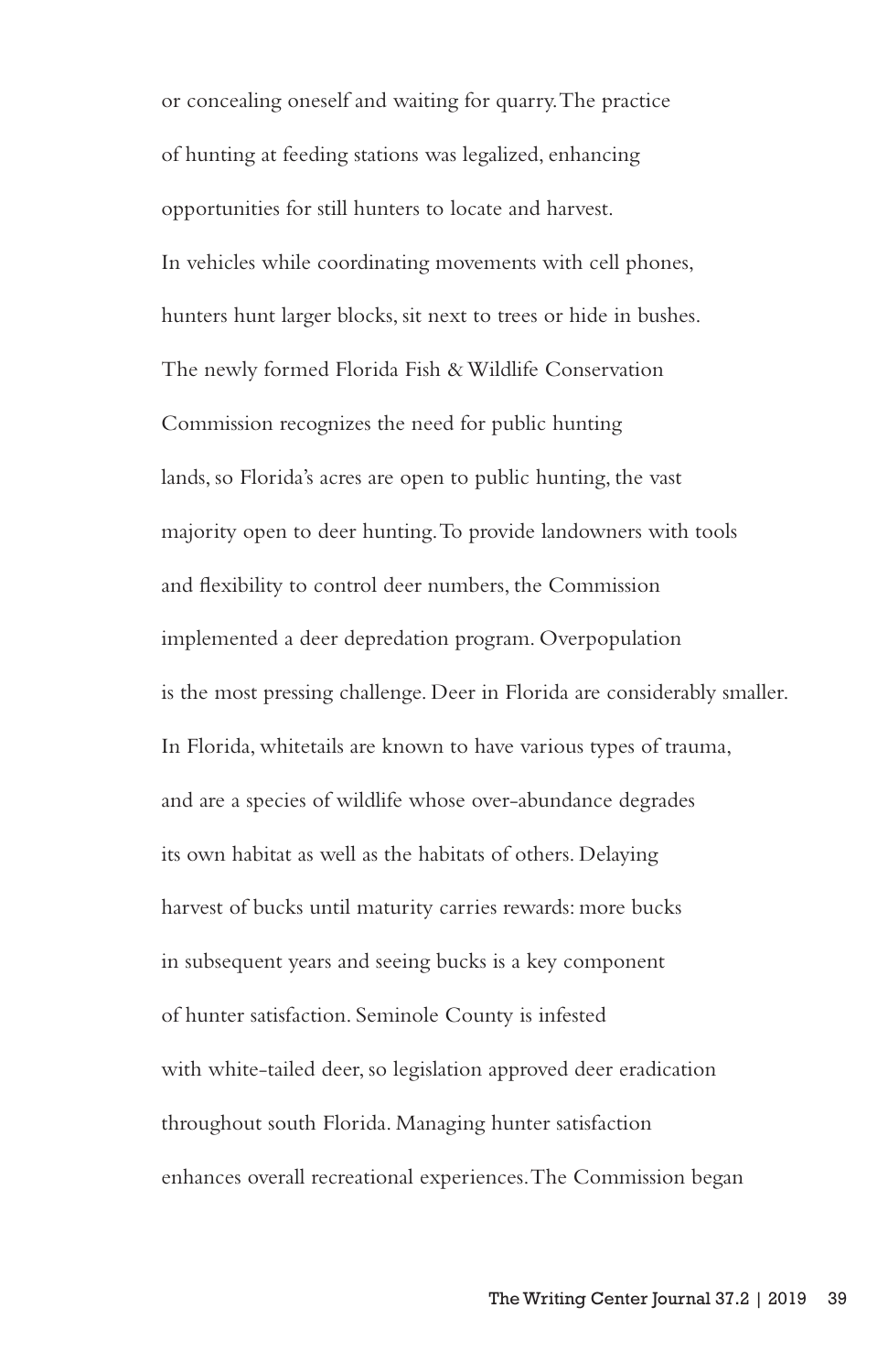the comprehensive surveillance program to occur at two levels: passive and active. Passive involves observation and culling of free-ranging deer that demonstrate abnormal behavior (suspect or target animals). Active includes random investigating of hunter-harvested deer. The challenge will be to provide an array of opportunities that deer harvest will continue as a necessary and desirable practice for many years. Whether a hunter prefers to harvest only mature bucks, or chooses to harvest any deer within range is a value judgment.

It is considered the most popular game in Florida.

**Kendra L. Mitchell**, PhD, is assistant professor of English at Florida A&M University, where she teaches composition, literature, and historical linguistics. Some of her current research interests and pursuits include cosplay in Toni Morrison's *The bluest eye* and codifying registers of culturally situated silences in HBCU writing centers.

**Robert E. Randolph, Jr., PhD,** is a Lecturer of English and the Director of the Writing Center at North Carolina A&T State University. Most recently, he is the author of "The queer poetics of social justice: Literacy, affect(ion), and the democratic rigors of writing," in *Leadership, equity, and social justice in American higher education: A reader* (2017).